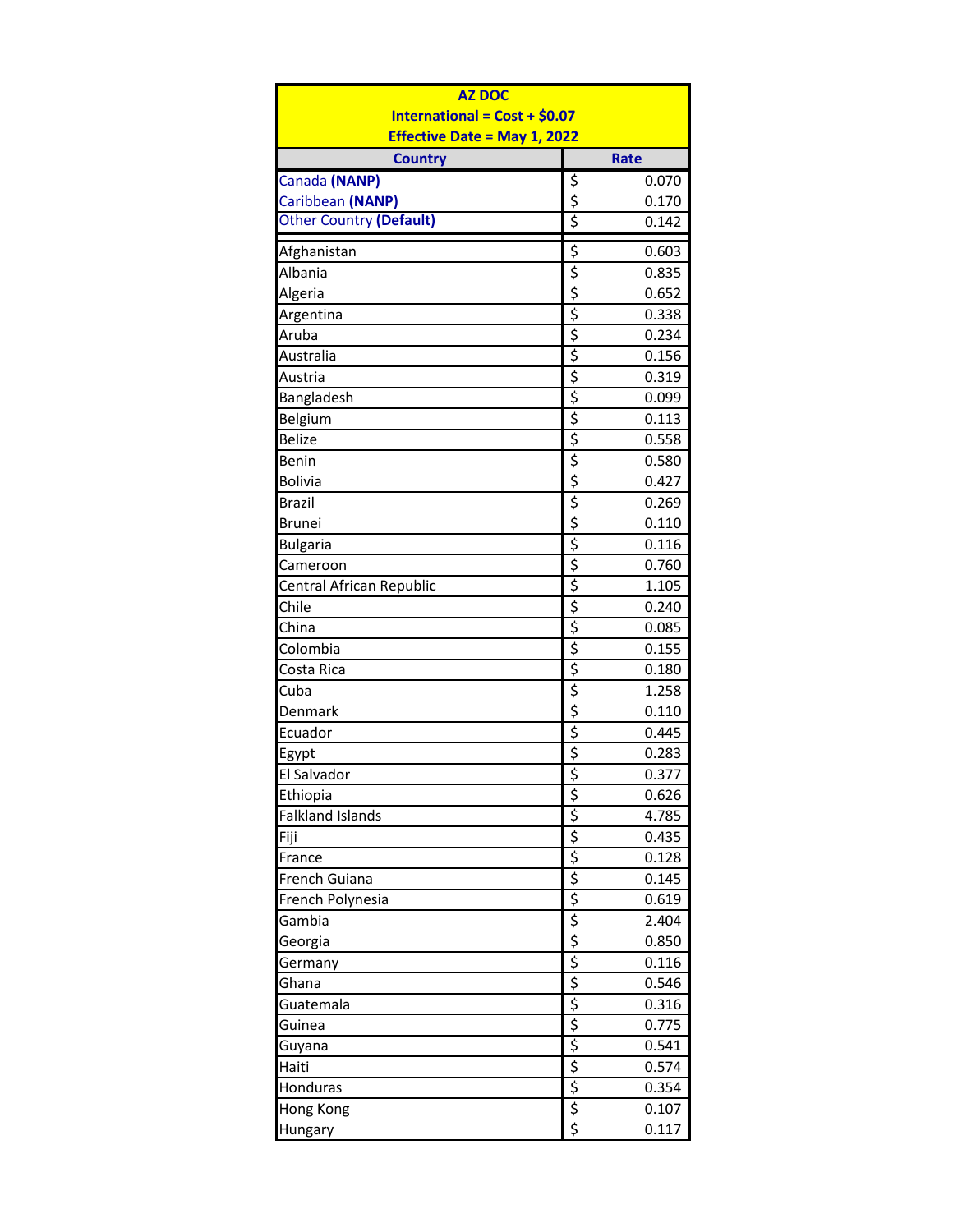| $\frac{1}{2}$ $\frac{1}{2}$ $\frac{1}{2}$ $\frac{1}{2}$ $\frac{1}{2}$ $\frac{1}{2}$<br>0.185<br>Iran<br>0.470<br>Iraq<br>Ireland<br>0.191<br>Israel<br>0.224<br>Italy<br>0.148<br>0.347<br>Japan<br>$rac{5}{5}$<br>Jordan<br>0.263<br>0.284<br>Kenya<br>Kiribati<br>3.105<br>\$<br>0.253<br>Laos<br>$rac{5}{2}$<br>Liberia<br>0.814<br>Lithuania<br>1.689<br>$\overline{\xi}$<br>Malaysia<br>0.105<br>\$<br>0.878<br>Mali<br>\$<br>Marshall Islands<br>0.528<br>\$<br>Mauritania<br>0.976<br>$rac{5}{5}$<br>Mexico<br>0.094<br>0.431<br>Micronesia<br>$rac{5}{5}$<br>0.999<br>Morocco<br>0.294<br>Nepal<br>$rac{5}{5}$<br>Netherlands<br>0.120<br>New Zealand<br>0.156<br>\$<br>0.548<br>Nicaragua<br>$\frac{1}{5}$<br>0.135<br>Nigeria<br>$\frac{1}{2}$ is a set $\frac{1}{2}$ is a set $\frac{1}{2}$<br>0.165<br>Norway<br>0.275<br>Pakistan<br>0.507<br>Palau<br>0.320<br>Panama<br>Peru<br>0.180<br>Philippines<br>0.306<br>Poland<br>0.095<br>$\overline{\boldsymbol{\zeta}}$<br>Portugal<br>0.108<br>Republic of the Congo<br><u>s s s s s s s s s s s s s s s s s s s</u><br>0.996<br>Romania<br>0.101<br>0.509<br>Russia<br>Saint Martin<br>0.157<br>1.239<br>Samoa<br>Saudi Arabia<br>0.306<br>0.693<br>Serbia<br>Sierra Leone<br>0.936<br>Somalia<br>0.848<br>South Africa<br>0.396<br>South Korea<br>0.111<br>0.110<br>Spain<br>Sri Lanka<br>0.330<br>Sweden<br>0.103<br>Switzerland<br>0.239<br>0.150<br>Taiwan | India    | 0.099 |
|-----------------------------------------------------------------------------------------------------------------------------------------------------------------------------------------------------------------------------------------------------------------------------------------------------------------------------------------------------------------------------------------------------------------------------------------------------------------------------------------------------------------------------------------------------------------------------------------------------------------------------------------------------------------------------------------------------------------------------------------------------------------------------------------------------------------------------------------------------------------------------------------------------------------------------------------------------------------------------------------------------------------------------------------------------------------------------------------------------------------------------------------------------------------------------------------------------------------------------------------------------------------------------------------------------------------------------------------------------------------------------------------------------------------------------|----------|-------|
|                                                                                                                                                                                                                                                                                                                                                                                                                                                                                                                                                                                                                                                                                                                                                                                                                                                                                                                                                                                                                                                                                                                                                                                                                                                                                                                                                                                                                             |          |       |
|                                                                                                                                                                                                                                                                                                                                                                                                                                                                                                                                                                                                                                                                                                                                                                                                                                                                                                                                                                                                                                                                                                                                                                                                                                                                                                                                                                                                                             |          |       |
|                                                                                                                                                                                                                                                                                                                                                                                                                                                                                                                                                                                                                                                                                                                                                                                                                                                                                                                                                                                                                                                                                                                                                                                                                                                                                                                                                                                                                             |          |       |
|                                                                                                                                                                                                                                                                                                                                                                                                                                                                                                                                                                                                                                                                                                                                                                                                                                                                                                                                                                                                                                                                                                                                                                                                                                                                                                                                                                                                                             |          |       |
|                                                                                                                                                                                                                                                                                                                                                                                                                                                                                                                                                                                                                                                                                                                                                                                                                                                                                                                                                                                                                                                                                                                                                                                                                                                                                                                                                                                                                             |          |       |
|                                                                                                                                                                                                                                                                                                                                                                                                                                                                                                                                                                                                                                                                                                                                                                                                                                                                                                                                                                                                                                                                                                                                                                                                                                                                                                                                                                                                                             |          |       |
|                                                                                                                                                                                                                                                                                                                                                                                                                                                                                                                                                                                                                                                                                                                                                                                                                                                                                                                                                                                                                                                                                                                                                                                                                                                                                                                                                                                                                             |          |       |
|                                                                                                                                                                                                                                                                                                                                                                                                                                                                                                                                                                                                                                                                                                                                                                                                                                                                                                                                                                                                                                                                                                                                                                                                                                                                                                                                                                                                                             |          |       |
|                                                                                                                                                                                                                                                                                                                                                                                                                                                                                                                                                                                                                                                                                                                                                                                                                                                                                                                                                                                                                                                                                                                                                                                                                                                                                                                                                                                                                             |          |       |
|                                                                                                                                                                                                                                                                                                                                                                                                                                                                                                                                                                                                                                                                                                                                                                                                                                                                                                                                                                                                                                                                                                                                                                                                                                                                                                                                                                                                                             |          |       |
|                                                                                                                                                                                                                                                                                                                                                                                                                                                                                                                                                                                                                                                                                                                                                                                                                                                                                                                                                                                                                                                                                                                                                                                                                                                                                                                                                                                                                             |          |       |
|                                                                                                                                                                                                                                                                                                                                                                                                                                                                                                                                                                                                                                                                                                                                                                                                                                                                                                                                                                                                                                                                                                                                                                                                                                                                                                                                                                                                                             |          |       |
|                                                                                                                                                                                                                                                                                                                                                                                                                                                                                                                                                                                                                                                                                                                                                                                                                                                                                                                                                                                                                                                                                                                                                                                                                                                                                                                                                                                                                             |          |       |
|                                                                                                                                                                                                                                                                                                                                                                                                                                                                                                                                                                                                                                                                                                                                                                                                                                                                                                                                                                                                                                                                                                                                                                                                                                                                                                                                                                                                                             |          |       |
|                                                                                                                                                                                                                                                                                                                                                                                                                                                                                                                                                                                                                                                                                                                                                                                                                                                                                                                                                                                                                                                                                                                                                                                                                                                                                                                                                                                                                             |          |       |
|                                                                                                                                                                                                                                                                                                                                                                                                                                                                                                                                                                                                                                                                                                                                                                                                                                                                                                                                                                                                                                                                                                                                                                                                                                                                                                                                                                                                                             |          |       |
|                                                                                                                                                                                                                                                                                                                                                                                                                                                                                                                                                                                                                                                                                                                                                                                                                                                                                                                                                                                                                                                                                                                                                                                                                                                                                                                                                                                                                             |          |       |
|                                                                                                                                                                                                                                                                                                                                                                                                                                                                                                                                                                                                                                                                                                                                                                                                                                                                                                                                                                                                                                                                                                                                                                                                                                                                                                                                                                                                                             |          |       |
|                                                                                                                                                                                                                                                                                                                                                                                                                                                                                                                                                                                                                                                                                                                                                                                                                                                                                                                                                                                                                                                                                                                                                                                                                                                                                                                                                                                                                             |          |       |
|                                                                                                                                                                                                                                                                                                                                                                                                                                                                                                                                                                                                                                                                                                                                                                                                                                                                                                                                                                                                                                                                                                                                                                                                                                                                                                                                                                                                                             |          |       |
|                                                                                                                                                                                                                                                                                                                                                                                                                                                                                                                                                                                                                                                                                                                                                                                                                                                                                                                                                                                                                                                                                                                                                                                                                                                                                                                                                                                                                             |          |       |
|                                                                                                                                                                                                                                                                                                                                                                                                                                                                                                                                                                                                                                                                                                                                                                                                                                                                                                                                                                                                                                                                                                                                                                                                                                                                                                                                                                                                                             |          |       |
|                                                                                                                                                                                                                                                                                                                                                                                                                                                                                                                                                                                                                                                                                                                                                                                                                                                                                                                                                                                                                                                                                                                                                                                                                                                                                                                                                                                                                             |          |       |
|                                                                                                                                                                                                                                                                                                                                                                                                                                                                                                                                                                                                                                                                                                                                                                                                                                                                                                                                                                                                                                                                                                                                                                                                                                                                                                                                                                                                                             |          |       |
|                                                                                                                                                                                                                                                                                                                                                                                                                                                                                                                                                                                                                                                                                                                                                                                                                                                                                                                                                                                                                                                                                                                                                                                                                                                                                                                                                                                                                             |          |       |
|                                                                                                                                                                                                                                                                                                                                                                                                                                                                                                                                                                                                                                                                                                                                                                                                                                                                                                                                                                                                                                                                                                                                                                                                                                                                                                                                                                                                                             |          |       |
|                                                                                                                                                                                                                                                                                                                                                                                                                                                                                                                                                                                                                                                                                                                                                                                                                                                                                                                                                                                                                                                                                                                                                                                                                                                                                                                                                                                                                             |          |       |
|                                                                                                                                                                                                                                                                                                                                                                                                                                                                                                                                                                                                                                                                                                                                                                                                                                                                                                                                                                                                                                                                                                                                                                                                                                                                                                                                                                                                                             |          |       |
|                                                                                                                                                                                                                                                                                                                                                                                                                                                                                                                                                                                                                                                                                                                                                                                                                                                                                                                                                                                                                                                                                                                                                                                                                                                                                                                                                                                                                             |          |       |
|                                                                                                                                                                                                                                                                                                                                                                                                                                                                                                                                                                                                                                                                                                                                                                                                                                                                                                                                                                                                                                                                                                                                                                                                                                                                                                                                                                                                                             |          |       |
|                                                                                                                                                                                                                                                                                                                                                                                                                                                                                                                                                                                                                                                                                                                                                                                                                                                                                                                                                                                                                                                                                                                                                                                                                                                                                                                                                                                                                             |          |       |
|                                                                                                                                                                                                                                                                                                                                                                                                                                                                                                                                                                                                                                                                                                                                                                                                                                                                                                                                                                                                                                                                                                                                                                                                                                                                                                                                                                                                                             |          |       |
|                                                                                                                                                                                                                                                                                                                                                                                                                                                                                                                                                                                                                                                                                                                                                                                                                                                                                                                                                                                                                                                                                                                                                                                                                                                                                                                                                                                                                             |          |       |
|                                                                                                                                                                                                                                                                                                                                                                                                                                                                                                                                                                                                                                                                                                                                                                                                                                                                                                                                                                                                                                                                                                                                                                                                                                                                                                                                                                                                                             |          |       |
|                                                                                                                                                                                                                                                                                                                                                                                                                                                                                                                                                                                                                                                                                                                                                                                                                                                                                                                                                                                                                                                                                                                                                                                                                                                                                                                                                                                                                             |          |       |
|                                                                                                                                                                                                                                                                                                                                                                                                                                                                                                                                                                                                                                                                                                                                                                                                                                                                                                                                                                                                                                                                                                                                                                                                                                                                                                                                                                                                                             |          |       |
|                                                                                                                                                                                                                                                                                                                                                                                                                                                                                                                                                                                                                                                                                                                                                                                                                                                                                                                                                                                                                                                                                                                                                                                                                                                                                                                                                                                                                             |          |       |
|                                                                                                                                                                                                                                                                                                                                                                                                                                                                                                                                                                                                                                                                                                                                                                                                                                                                                                                                                                                                                                                                                                                                                                                                                                                                                                                                                                                                                             |          |       |
|                                                                                                                                                                                                                                                                                                                                                                                                                                                                                                                                                                                                                                                                                                                                                                                                                                                                                                                                                                                                                                                                                                                                                                                                                                                                                                                                                                                                                             |          |       |
|                                                                                                                                                                                                                                                                                                                                                                                                                                                                                                                                                                                                                                                                                                                                                                                                                                                                                                                                                                                                                                                                                                                                                                                                                                                                                                                                                                                                                             |          |       |
|                                                                                                                                                                                                                                                                                                                                                                                                                                                                                                                                                                                                                                                                                                                                                                                                                                                                                                                                                                                                                                                                                                                                                                                                                                                                                                                                                                                                                             |          |       |
|                                                                                                                                                                                                                                                                                                                                                                                                                                                                                                                                                                                                                                                                                                                                                                                                                                                                                                                                                                                                                                                                                                                                                                                                                                                                                                                                                                                                                             |          |       |
|                                                                                                                                                                                                                                                                                                                                                                                                                                                                                                                                                                                                                                                                                                                                                                                                                                                                                                                                                                                                                                                                                                                                                                                                                                                                                                                                                                                                                             |          |       |
|                                                                                                                                                                                                                                                                                                                                                                                                                                                                                                                                                                                                                                                                                                                                                                                                                                                                                                                                                                                                                                                                                                                                                                                                                                                                                                                                                                                                                             |          |       |
|                                                                                                                                                                                                                                                                                                                                                                                                                                                                                                                                                                                                                                                                                                                                                                                                                                                                                                                                                                                                                                                                                                                                                                                                                                                                                                                                                                                                                             |          |       |
|                                                                                                                                                                                                                                                                                                                                                                                                                                                                                                                                                                                                                                                                                                                                                                                                                                                                                                                                                                                                                                                                                                                                                                                                                                                                                                                                                                                                                             |          |       |
|                                                                                                                                                                                                                                                                                                                                                                                                                                                                                                                                                                                                                                                                                                                                                                                                                                                                                                                                                                                                                                                                                                                                                                                                                                                                                                                                                                                                                             |          |       |
|                                                                                                                                                                                                                                                                                                                                                                                                                                                                                                                                                                                                                                                                                                                                                                                                                                                                                                                                                                                                                                                                                                                                                                                                                                                                                                                                                                                                                             |          |       |
|                                                                                                                                                                                                                                                                                                                                                                                                                                                                                                                                                                                                                                                                                                                                                                                                                                                                                                                                                                                                                                                                                                                                                                                                                                                                                                                                                                                                                             | Tanzania | 0.716 |